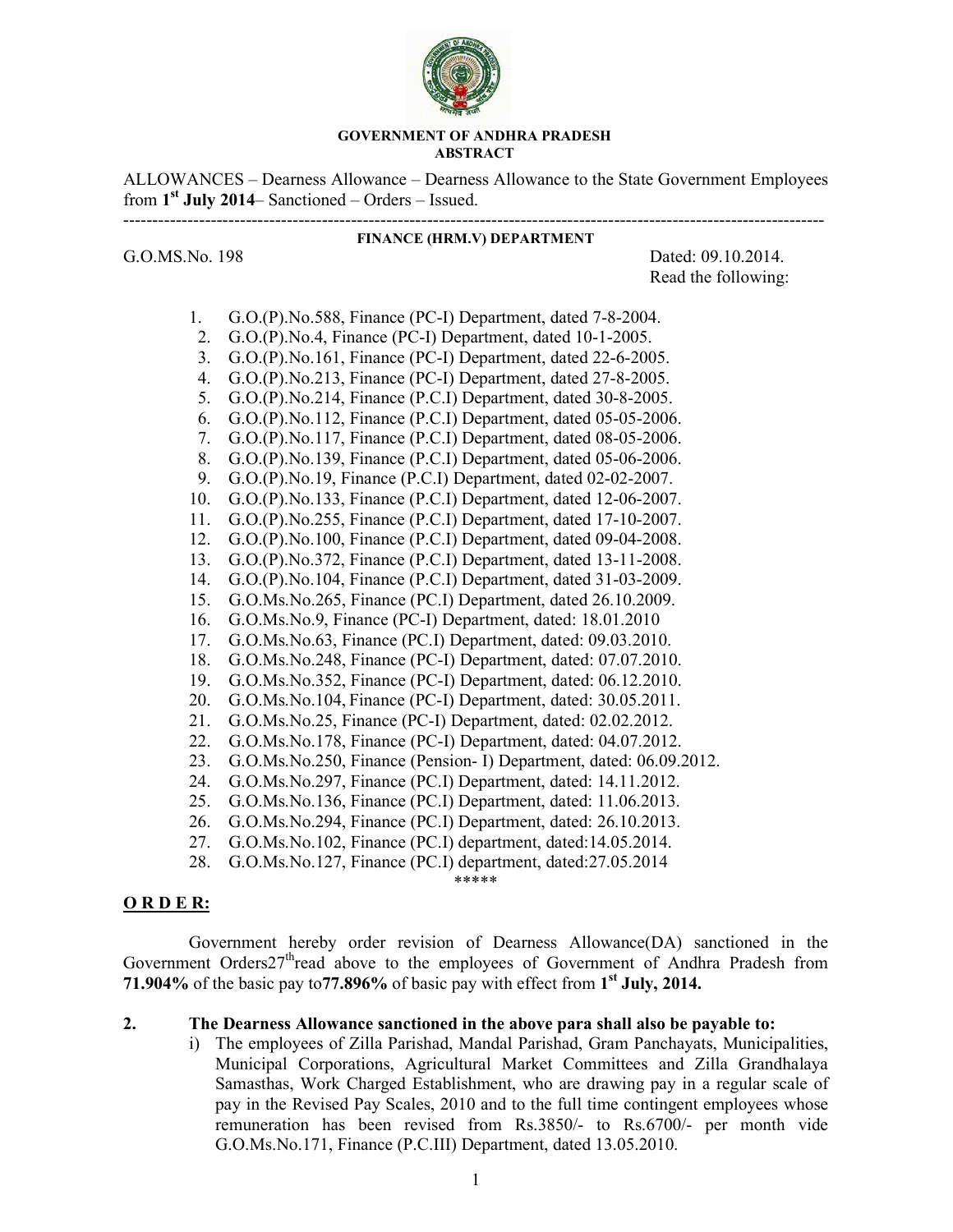- ii) Teaching and Non-Teaching Staff of Aided Institutions including Aided Polytechnics who are drawing pay in a regular scale of pay in the Revised Pay Scales, 2010.
- iii) Teaching and Non-Teaching Staff of Universities who are drawing pay in a regular scale of pay in the Revised Pay Scales, 2010.

**3.** Government also hereby order the revision of Dearness Allowance rates in respect of State Government employees drawing the Revised U.G.C Pay Scales, 2006, from **100%** to **107%** of the basic pay with effect from **1stJuly, 2014.** 

# **3.1. The above rate of Dearness Allowance is also applicable to:**

- (i) The Teaching and Non-Teaching staff of Government and AidedAffiliatedDegreeColleges who are drawing pay in the Revised U.G.C Pay Scales, 2006.
- (ii) The Teaching staff of the Universities and the Teaching staff of Govt. Polytechnics who are drawing pay in the Revised UGC/AICTE Pay Scales,2006.

**4.** Government also hereby order the revision of Dearness Allowance rates in respect of State Government employees drawing the Revised U.G.C Pay Scales 1996, from **200%** to **212%** of the basic pay with effect from **1stJuly 2014**, as DA equivalent to 50% Basic Pay was already merged through G.O.Ms.No.9, Higher Education (U.E.I) Department, dated: 8-2-2006 and G.O.(P)No.173, Finance (PC.I) Department, dated:23.07.2007.

# **4.1. The above Dearness Allowance rate is also applicable to:**

- (i) the Teaching and Non-Teaching staff of Government and AidedAffiliatedDegreeColleges who are drawing pay in the Revised U.G.C Pay Scales, 1996.
- (ii) the Teaching staff of the Universities and the Teaching staff of Govt. Polytechnics who are drawing pay in the Revised UGC/AICTE Pay Scales,1996.

**5**. Government also hereby order the revision of Dearness Allowance rates in respect of Judicial Officers whose pay scales were revised as per Fifth National Judicial Pay Commission Report vide G.O.Ms.No.60, Law (LA&J SC-F) Department, dated: 07.05.2003 from **200%** to **212%** of the basic pay with effect from **1stJuly 2014**, as Dearness Allowance equivalent to 50% of basic pay was already merged as Dearness pay vide G.O.Ms.No.27, Law (LA&J SC-F) Department, dated: 13.03.2008.

**6.** Government also hereby order the revision of rates of Dearness Allowance in respect of Judicial Officers whose pay scales were revised as per Shri E.Padmanabhan Committee Report vide G.O.Ms.No.73, Law (LA&J SC-F) Department dated: 01.05.2010 from **100%** to **107%** with effect from **1stJuly 2014.** 

**7.** Government hereby order the revision of Dearness Allowance rate sanctioned in the G.O. 27<sup>th</sup>read above to the State Government employees in the Andhra Pradesh Revised Pay Scales 2005 from **179.922%** of the basic pay to **191.226%** of the basic pay with effect from **1stJuly, 2014** in the Revised Pay Scales of 2005.

# **7.1. The Dearness Allowance sanctioned in the above para shall also be payable to:**

- i) The employees of Zilla Parishad, Mandal Parishad, Gram Panchayats, Municipalities, Municipal Corporations, Agricultural Market Committees and Zilla Grandhalaya Samsthas and Work Charged Establishment who are drawing pay in a regular scale of pay in the Revised Pay Scales, 2005.
- ii) Teaching and Non-Teaching Staff of Aided Institutions including Aided Polytechnics who are drawing pay in a regular scale of pay in the Revised Pay Scales, 2005.
- iii) Teaching and Non-Teaching Staff of Universities who are drawing pay in a regular scale of pay in the Revised Pay Scales, 2005.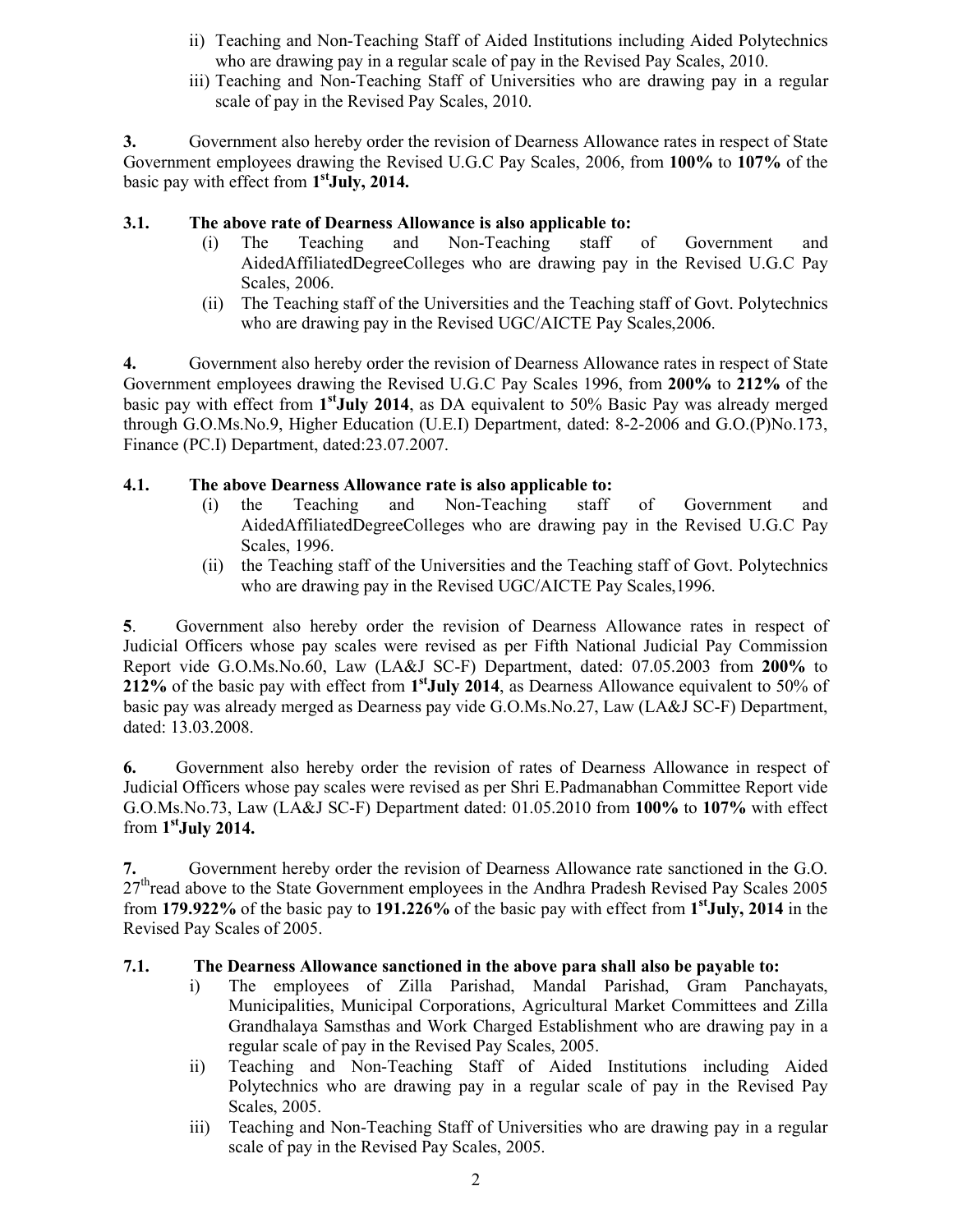**8.** Government hereby order the revision of Dearness Allowance rate sanctioned in the G.O.  $27<sup>th</sup>$ read above to the State Government employees in the Andhra Pradesh Revised Pay Scales, 1999 from**186.504%** of the basic pay to **196.32%** of the basic pay with effect from **1stJuly,2014** in the Revised Pay Scales of 1999.

# **8.1. The Dearness Allowance sanctioned in the above para shall also be payable to:**

- i) The employees of Zilla Parishad, Mandal Parishad, Gram Panchayats, Municipalities, Municipal Corporations, Agricultural Market Committees and Zilla Grandhalaya Samsthas and Work Charged Establishment who are drawing pay in a regular scale of pay in the Revised Pay Scales, 1999.
- ii) Teaching and Non-Teaching Staff of Aided Institutions including Aided Polytechnics who are drawing pay in a regular scale of pay in the Revised Pay Scales, 1999.
- iii) Teaching and Non-Teaching Staff of Universities who are drawing pay in a regular scale of pay in the Revised Pay Scales, 1999.

**9.** Government also hereby sanction an ad-hoc increase of **Rs.100/-** per month in cash to the Part-Time Assistants and Village Revenue Assistants from 1<sup>st</sup>July, 2014.

**10.** The Dearness Allowance sanctioned in the paras 1-9 above shall be paid in cash with the salary of **October, 2014**., payable on  $1^{st}$  **November, 2014.** The arrears on account of payment of Dearness Allowance for the period from 1<sup>st</sup>July, 2014 to 30<sup>th</sup> September, 2014 shall be credited to the **General Provident Fund Account** of the respective employees.

**10.1.**However, in the case of employees who are due to retire onor before **31stJanuary, 2015** the arrears of Dearness Allowance shall be drawn and paid in cash as the employee due to retire on superannuation is exempted from making any subscription to the General Provident Fund during the last four months of service.

**10.2.**In respect of those who do not have General Provident Fund accounts, the arrears of Dearness Allowance for the period of  $1^{st}$ **July, 2014 to 30<sup>th</sup> September, 2014**shall be credited to the Major Head "8009 - State Provident Funds – 01 Civil – M.H.101. General Provident Fund- S.H.(01) General Provident Fund (Regular)", to be transferred to the General Provident Fund Account whenever opened. However, in the case of an employee who ceases to be in service prior to the opening of a General Provident Fund account, the arrears so impounded shall be drawn and paid with interest on the date on which such employee ceases to be in service.

**10.3.**In respect of the employees who were appointed to Government service on or after 01.09.2004 and are governed by the Contributory Pension Scheme (CPS), the arrears from**1stJuly, 2014 to 30th September, 2014**, 10% of the DA arrears shall be credited to the PRAN accounts of the individuals along with the government share as per G.O. at reference  $23<sup>rd</sup>$  read above and the remaining 90% of arrears shall be paid in cash.

**10.4.**In respect of Full Time Contingent Employees, who are not eligible for GPF Accounts, the arrears may be paid in cash.

**10.5.**In the event of death of any employee before the issue of these orders, the legal heir(s) shall be entitled to the arrears of Dearness allowance in cash.

**11.**The term 'Pay' for this purpose shall be as defined in **F.R.9 (21) (a) (i).**

**12.** The Drawing Officer shall prefer the bill on the Pay & Accounts Officer, Hyderabad, or the Pay & Accounts Officer/ the Assistant Pay & Accounts Officer of the Andhra Pradesh Works Accounts Service or the Treasury Officer, as the case may be, for the amount of arrears for the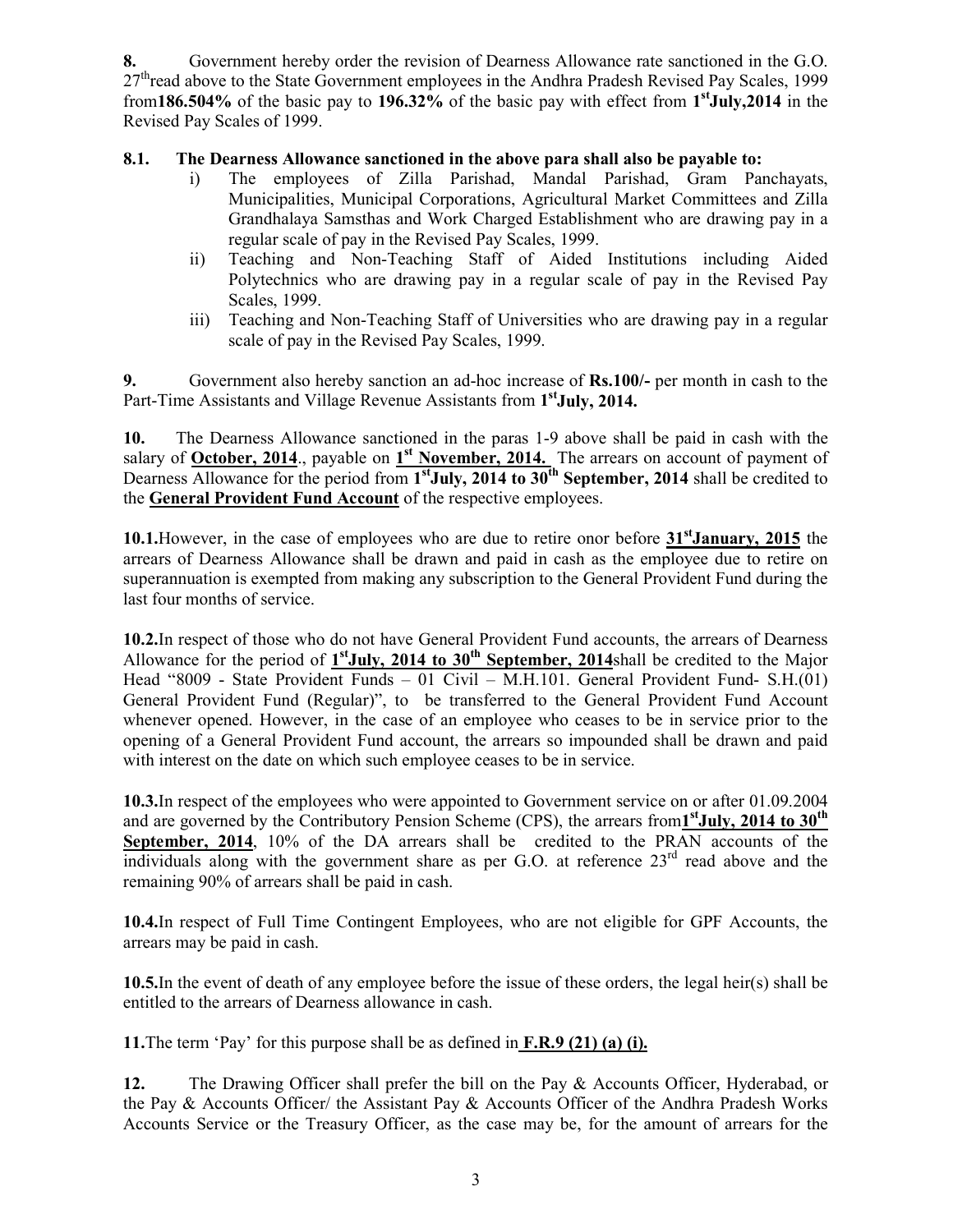period from 1<sup>st</sup>July, 2014 to 30<sup>th</sup> September, 2014</u>to be adjusted to the General Provident Fund Account in the case of an employee who has opened a General Provident Fund Account.

**12.1.** Bills for the adjustment of arrears of Dearness Allowance to the Compulsory Savings Account as per para 10.2, shall be presented at the same time as bills for crediting the arrears of Dearness Allowance to the General Provident Fund Account as per para 10.

**13.** The Drawing Officers shall ensure that the Bills are supported by proper schedules in duplicate indicating details of the employee, the General Provident Fund Account Number and the amount to be credited to the General Provident Fund Account, to the Pay & Accounts Officer/Treasury Officers/Assistant Pay & Accounts Officers or Pay & Accounts Officers of the Andhra Pradesh Works Accounts Service, as the case may be. The Pay & Accounts Officer/Assistant Pay & Accounts Officer or Pay and Accounts Officer of the Andhra Pradesh Works Accounts Service/District Treasury Officer/Sub-Treasury Officer shall follow the usual procedure of furnishing one copy of the schedules along with bills to the Accountant General based on which the Accountant General shall credit the amounts to the General Provident Fund Accounts of the individuals concerned. The second copy of the schedules shall be furnished to the Drawing Officers with Voucher Numbers.

**14.** All Drawing Officers are requested to ensure that the bills as per the above orders are drawn and the amounts credited to General Provident Fund Account by **November, 2014** at the latest. The Audit Officers (Pay & Accounts Officer, Deputy Directors of District Treasuries and Pay & Accounts Officer of Andhra Pradesh Works Accounts Service, etc.) are requested not to **admit the pay bills of the Office concerned for the month of November 2014 unless a certificate is enclosed to the bills to the effect that the arrears of difference in Dearness**  Allowance for the period from 1<sup>st</sup>July, 2014 to 30<sup>th</sup> September, 2014 are drawn and credited **to the General Provident Fund Account.**

**15.** In respect of employees working in Government Offices in the Twin Cities, the Pay and Accounts Officer shall consolidate and furnish information in the **proformaannexed (Annexure-I)** to this order to the Finance (HRM.V) Department to reach on or before 30<sup>th</sup> November, 2014

**16.** All the Audit Officers (Sub-Treasury Officers) are requested to furnish the figures of the amount credited to the General Provident Fund Account and the amounts credited to Compulsory Savings Account in the prescribed **proforma (Annexure-I)** enclosed, to the District Treasury by the end of**15th November, 2014** 

**17.** The Deputy Directors of District Treasuries in turn shall consolidate the information and furnish the same in the same proforma to the Director of Treasuries and Accounts by 30<sup>th</sup> **November, 2014**, and who in turn, shall furnish the information to Government by 15<sup>th</sup>December, **2014.** 

**18.** In respect of employees of Local Bodies, the Drawing Officers shall furnish the above information in the prescribed**proforma as per Annexure-II** to the Audit Officer of the District concerned before**30<sup>th</sup>** November, 2014and who will, in turn furnish the consolidated information to the Director of State Audit by **15thDecember, 2014.** The Director of State Audit in turn shall furnish the consolidated information to the Secretary to Government, Finance (HRM.V) Department by **31st December, 2014.**

**19.** In regard to the Project Staff, the Joint Director of Accounts of each Project shall furnish the information in the prescribed**proforma as per Annexure-II** to the Director of Works Accounts by **30th November, 2014,** and who, in turn, shall furnish the information to the Finance (HRM.V) Department by 15<sup>th</sup> December 2014.

**20.** All the Drawing and Disbursing Officers and Audit Officers are requested to intimate to the employees working under their control as to how much amount of arrears of Dearness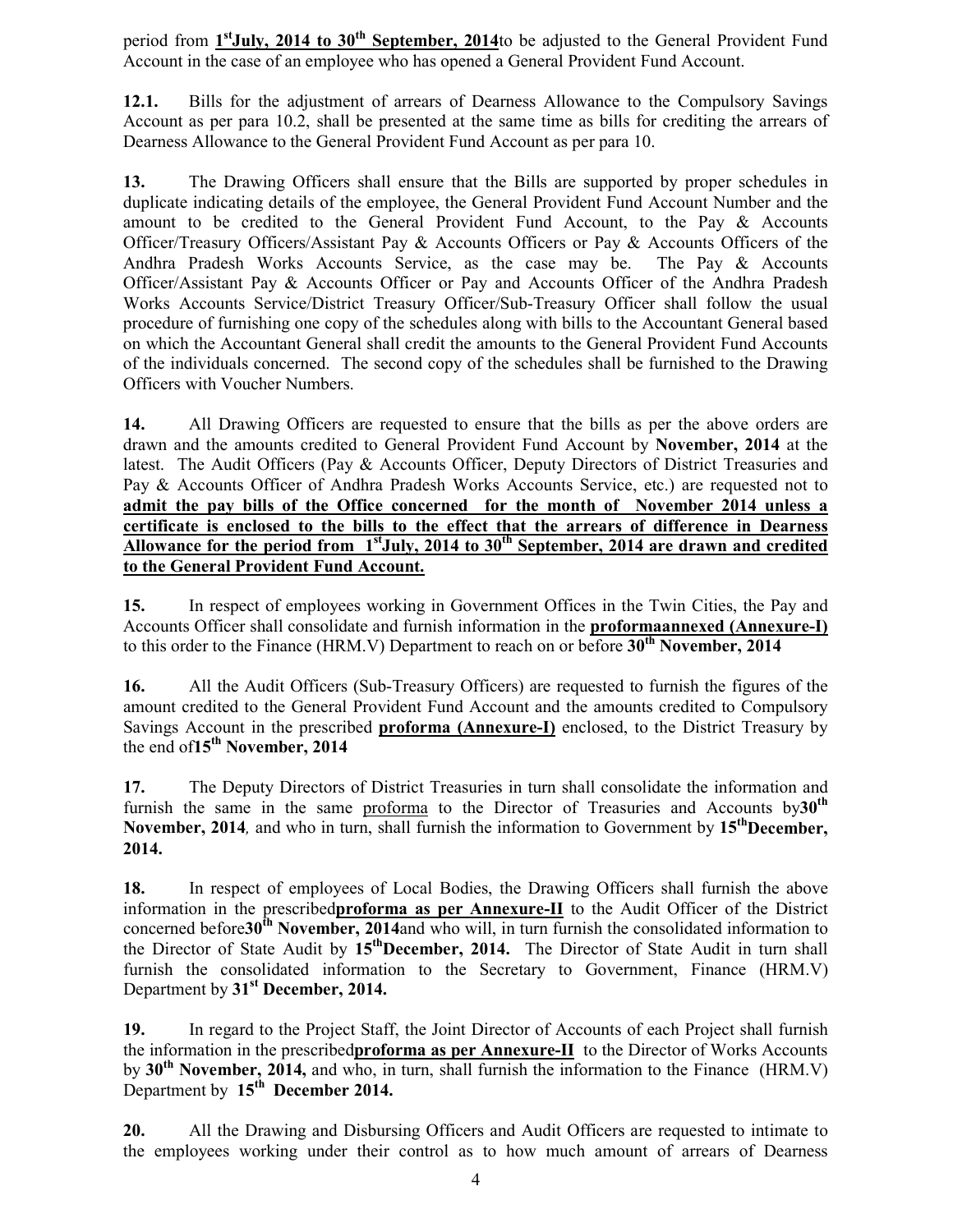Allowance is credited to the General Provident Fund Account/Compulsory Savings Account as per the **Proforma annexed (Annexure-II)** to this order. They are further requested to adhere to the above instructions and any deviation or non-compliance of these instructions will be viewed seriously.

**21.** All Heads of the Departments and Departments of Secretariat are requested to issue suitable instructions to the Drawing and Disbursing Officers under their control and to see that these instructions are followed scrupulously. The Director of Treasuries and Accounts/Director of State Audit/Pay & Accounts Officer/Director of Works Accounts, Andhra Pradesh, Hyderabad, are requested to issue suitable instructions to their subordinate Audit Officers so that these instructions are carefully followed by them.

**22.** The expenditure on the Dearness Allowance to the employees of Agricultural Market Committees, Greater Visakha Municipal Corporation and Vijayawada Municipal Corporation shall be met from their own funds in view of the orders issued in the reference  $16<sup>th</sup>$  read above..

**23.** The G.O. is available on Internet and can be accessed at the address **http://goir.ap.gov.in**  and**http://www.apfinance.gov.in.** 

#### **(BY ORDER AND IN THE NAME OF THE GOVERNOR OF ANDHRA PRADESH)**

## **Dr. P.V. RAMESH PRINCIPAL SECRETARY TO GOVERNMENT (R&E)**

To

The Principal Accountant General (Audit – I), A.P., Hyderabad. (20 copies)

The Principal Accountant General (Audit – II) AP, Hyderabad (20 copies)

The Accountant General (A & E) A.P., Hyderabad (by name)

The Director of Treasuries & Accounts, AP, Hyderabad

The Director of State Audit, A.P., Hyderabad

The Pay & Accounts Officer, A.P., Hyderabad.

The Director of Works Accounts, A.P., Hyderabad

The Principal Secretary to Governor of Andhra Pradesh, Hyderabad.

The Principal Secretary / Secretary to the Chief Minister and Private Secretaries to all Ministers.

All Special Chief Secretaries / Principal Secretaries / Secretaries to Government with a request to communicate to all concerned All Departments of Secretariat.

All Heads of Departments including Collectors, Superintendents of Police and District Judges.

The Registrar, High Court at Hyderabad, Telangana and Andhra Pradesh (with a covering letter).

The Registrar, Administrative Tribunal at Hyderabad, Telangana and Andhra Pradesh (with a covering letter).

The Secretary, A.P. TRANSCO, A.P. GENCO, Vidyuth Soudha, Hyderabad (with a covering letter).

The Secretary, A.P. Public Service Commission, Hyderabad (with a covering letter).

The Vice Chairman and Managing Director, A.P.State Road Transport Corporation, Hyderabad (with a covering letter). All the Joint Directors of Works Projects.

All the District Treasury Officers.

All the Chief Executive Officers of all Zilla Parishads.

All the District Educational Officers.

All the Secretaries to Agricultural Market Committees through the Commissioner and Director of Agricultural Marketing, A.P., Hyderabad..

All the Secretaries of Zilla Grandhalaya Samsthas through the Director of Public Libraries, A.P. Hyderabad.

All the Commissioners/Special Officers of the Municipalities/Corporations.

All the Recognized Service Associations.

The Registrar of all the Universities.

Copy to Finance (BG) Department for obtaining Supplementary Grant if necessary.

Copy to the General Administration (Cabinet) Department.

This G.O is available on the Internet at http://www.aponline.gov.in and http://www.apfinance.gov.in. Copy to S.F./S.Cs.

#### //FORWARDED BY ORDER//

SECTION OFFICER